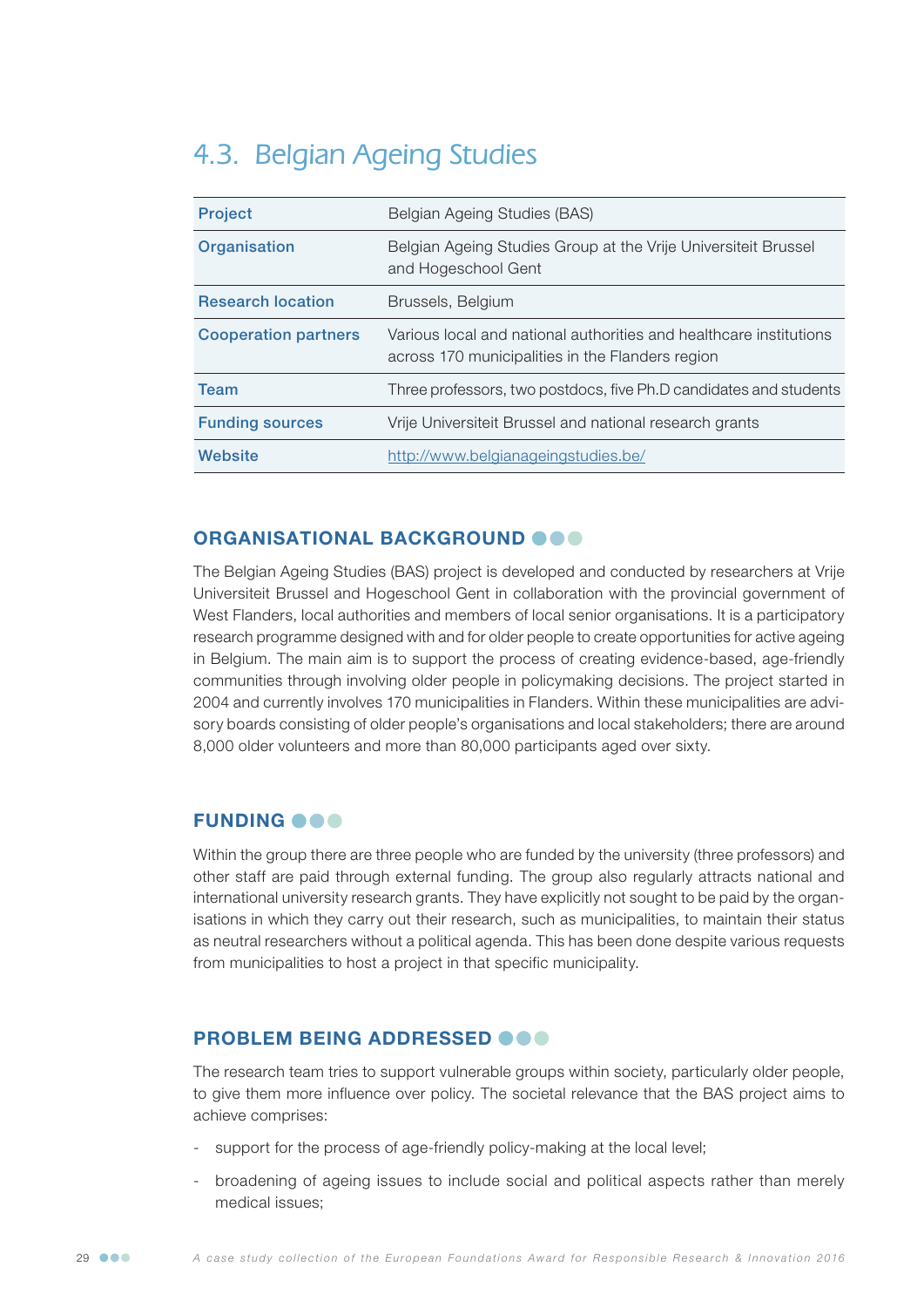- potential for involving older people in research and policy-making;
- creation of social networks of local stakeholders;
- offering local authorities explanations and possible intervention strategies to tackle aspects of disadvantage and exclusion within the older population.

The team provides a survey tool to measure living conditions and aspects relating to the quality of life of older people at the local level, such as housing conditions, care, social networks, neighbourhood aspects, volunteer/social/cultural/political participation, frailty, physical and mental health and social exclusion. The team engages older people as central actors (peer-research) in their research and promotes evidence-based policy at the community level by providing input and mobilising knowledge for planning and inclusive policy programs. Currently, such fragile groups are often excluded. The main purposes of the BAS project are:

- To provide a survey instrument to measure the living conditions and aspects of quality of life of older people at the community level, including a wide range of aspects such as housing conditions, feelings of loneliness, care, social networks, neighbourhood aspects, volunteer/ social/cultural/political participation, frailty, physical and mental health, feelings of being unsafe, social exclusion;
- To engage older people as central actors in research and policy planning;
- To promote evidence-based policy at the local level by providing input and mobilising knowledge for planning and inclusive policy programmes;
- To provide and enable open access for municipalities, local and regional authorities, societal stakeholders, and older adults to access the data and publications;
- To create opportunities for active ageing at the local level, and to support the process of creating age-friendly communities;
- To examine trends in specific municipalities by conducting follow-up studies;
- To create engagement among all societal actors by means of a community network.

An example: In 2007 one municipality implemented the BAS research project. At the end of the project that municipality received figures covering a wide range of aspects such as housing conditions, feelings of loneliness, care, social networks, neighbourhood aspects, physical and mental health and feelings of being unsafe. An important finding was that a substantial number of older adults were facing feelings of loneliness and the municipality developed a neighbourhood project to tackle this by means of volunteers. These volunteers help older people with minor issues and assist them by providing information in areas where regular caregivers do not provide support. In 2014, the interventions were evaluated and the number of people facing feelings of loneliness had reduced significantly. In response, the municipality organised a post for a 'mobile civil servant', who visits old people in their homes.

### RESEARCH DESIGN AND SOLUTION OOO

The project has been developed in collaboration with the Flemish Provinces, 170 municipalities, advisory boards comprising older people and other local stakeholders. In total over 8,000 older volunteers have been recruited and more than 75,000 older people are participating in the studies in Belgium. The innovativeness of the Belgian Ageing Studies lies mainly in its participatory research methodology. Older adults are not merely seen as the target group for the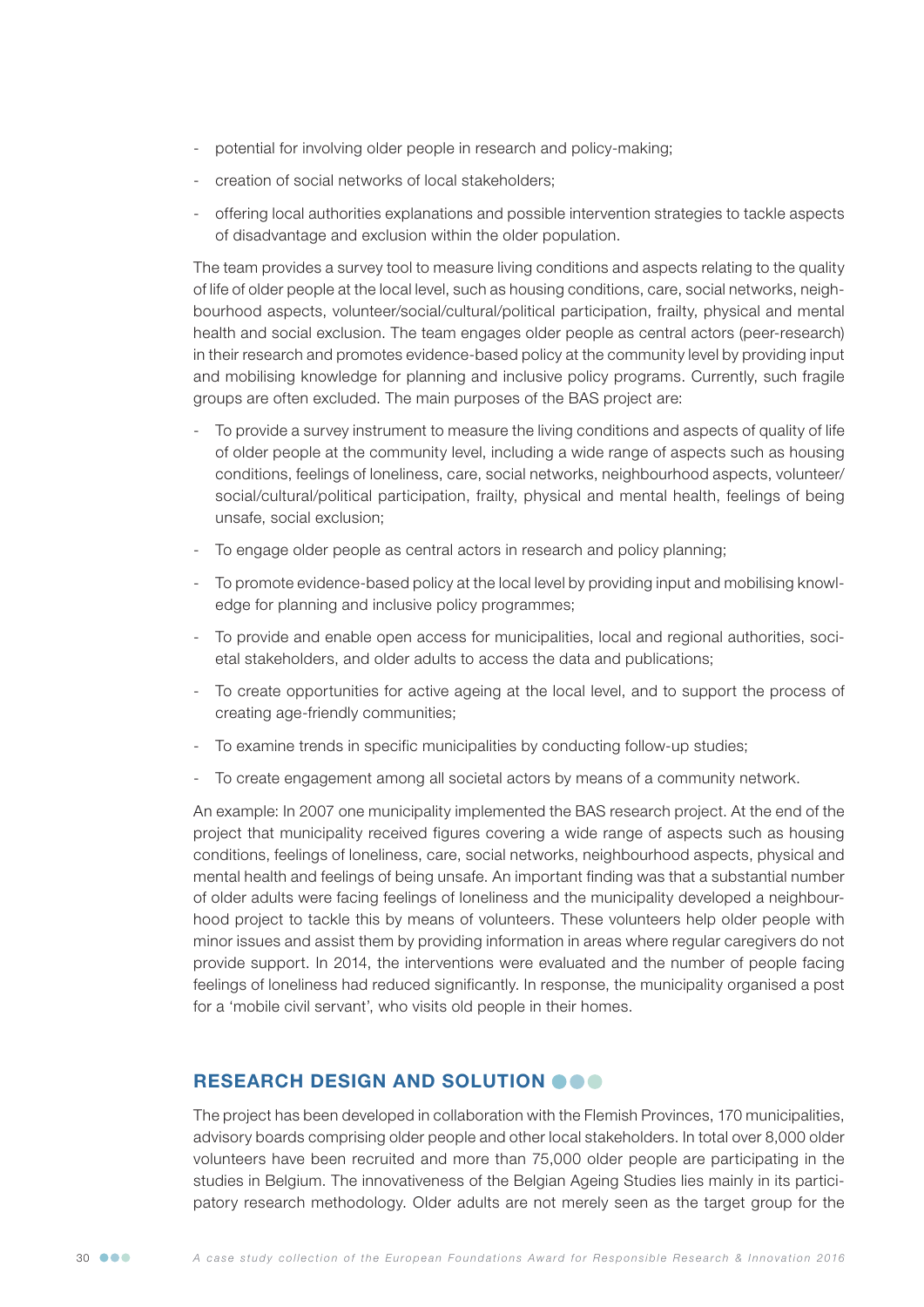study, but also as active participants and actors in developing the research, carrying out the study, evaluating the project, and developing policy plans based on the study findings. This is a specific method of 'peer-research' developed by the group. This method involves older people not only as research participants, but also as essential partners in the research project. A central aspect of the project involves the training of these older volunteers, as well as the process of monitoring by a supervisor, who is also an older volunteer. These volunteers are engaged in the project from beginning to end, including feedback on the results of the study.

In a joint creative process involving older people, civil society organisations, senior advisory boards, local authorities and other stakeholders, a research system was developed which created the potential to facilitate innovation and social change in municipalities and policies on ageing. In the late 1980s, the team first created this approach and it has been further developed over the past decades. The method is published in SAGE Methodology. The main principle is based on two steps. First, the target group is analysed and investigated to identify the issues they are facing. Intervention then takes place through providing solutions and bringing the issues onto the agenda of policymakers. The second step takes place after a couple of years; the actions and interventions are evaluated and reported back to the local municipalities.

### GRAND CHALLENGE BEING ADDRESSED OOO

The group considers it important to include fragile groups, in this case the elderly people, in policymaking, particularly in regard to policies that concern these groups themselves. They also wish to further deepen the understanding of informal learning as a concept. As such, the grand challenge seems to revolve largely around creating inclusive and reflective societies in light of ageing populations.

## RESPONSIBLE RESEARCH AND INNOVATION OOO

The project supports a shift away from the view that older people are merely passive consumers towards a view of older people as active participants and actors in society; diverse groups of older people are involved in the study (most vulnerable older adults and the oldest old) who are often the most under-represented in ageing studies and the BAS project has stimulated local authorities to put a number of aging-related themes on the local policy agenda. The research team emphasises that only things that have societal relevance need to be done, and they even refuse payments from the target groups concerned or politicians. Their rationale is: 'we can write a project proposal, wait a year, recruit a Ph.D student and then start, or we can just start directly with our own resources, within the group'. Their experience is that when financing from the (local) government is offered, demands relating to the content are also added to the research request. They do not want this, so generally reject funding that is offered for requested research.

The engagement of stakeholders is based on the recruitment of volunteers. This is done directly by using some form of snowball sampling (a friend knows a friend) or calls for volunteers through newspaper publications. Information acquired from the studies is presented to all actors involved: volunteers, municipalities, provinces, members of local parliaments, mayors, etc. The researchers try to interact with these stakeholders as closely as possible. The volunteers appreciate their close contacts with the research team, particularly since it gives them a voice and allows them to talk to the professors. Sometimes issues are identified that raise problems and the team has to deal with these. Such issues are occasionally taken out of context by journalists, who present these aspects as more important in the media, even though the issue had not been the focus of the report.